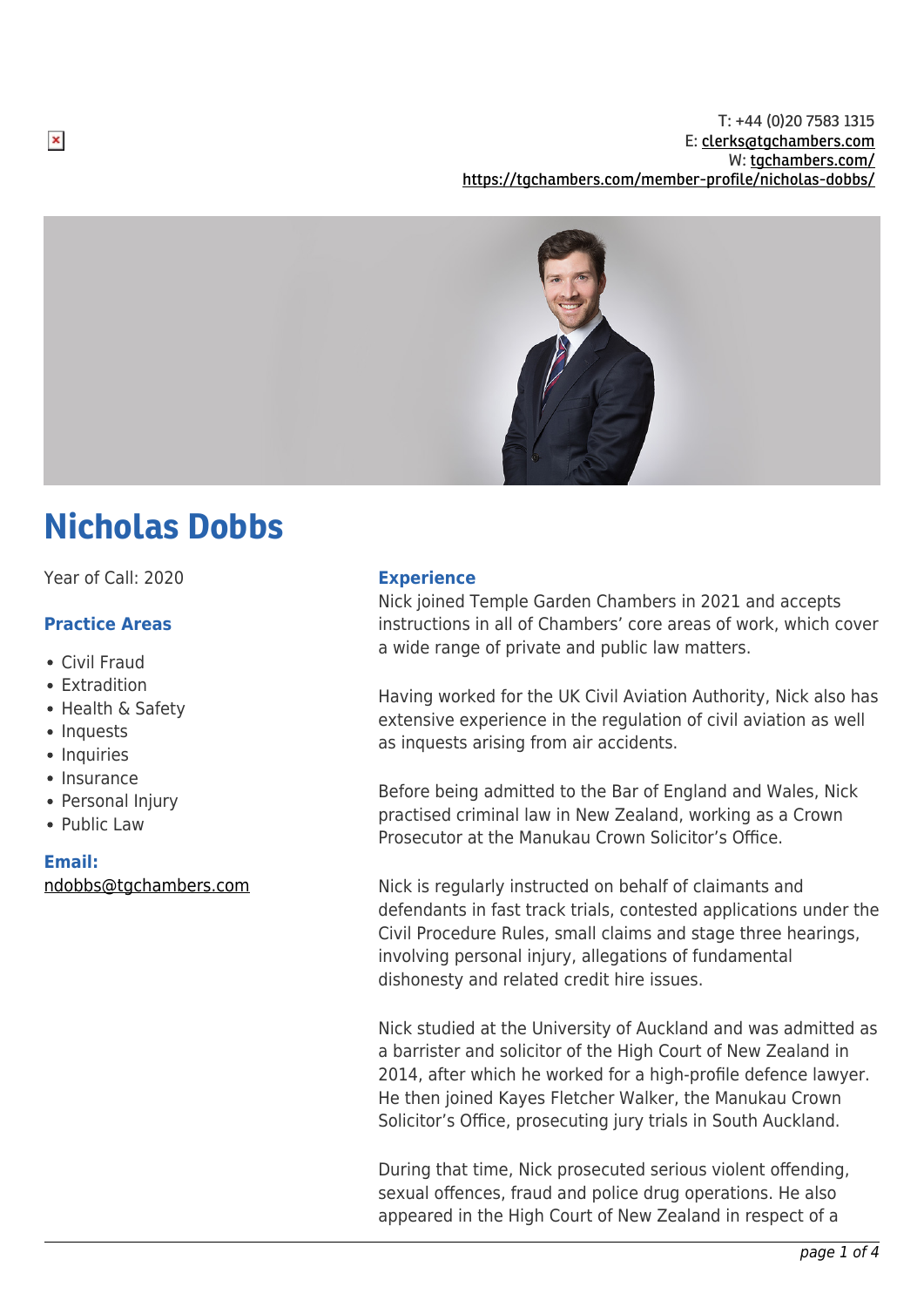number of appeals against conviction and sentence before moving to the United Kingdom.

Between 2017 and 2020, Nick worked in the Office of the General Counsel to the UK Civil Aviation Authority on various regulatory issues, including safety regulation, pilot, airline and operator licensing, as well as the prosecution of aviationrelated offences.

Nick completed pupillage under the supervision of Lionel Stride, Tim Sharpe and Benjamin Seifert, broadening his scope of practice by working on high-value personal injury claims, clinical negligence, professional negligence, inquests, judicial review proceedings and extradition.

# **Education**

- University of Auckland BA/LLB (Hons)
- BTT, BPP Law School (2019)

# **Memberships**

- Administrative Law Bar Association (ALBA)
- Personal Injury Bar Association (PIBA)

# **Publications**

#### **TGC Clinical Negligence Newsletter – Second Issue** 16/11/2021

Authors: Lionel Stride Marcus Grant Ellen Robertson James Arney QC James Laughland Robert Riddell Nicholas Dobbs Rochelle Powell Anthony Johnson James Yapp Please see link below to the latest edition of the TGC Clinical Negligence Newsletter. You can view the publication on our website [http://tgchambers.com](https://tgchambers.com/wp-content/uploads/2021/11/TGC073_Clin_Neg_Newsletter_Issue2_v3.pdf)

### **News**

**Pupillage Zoom Q&A** 17/01/2022

Barristers involved: Ellen Robertson Elizabeth Gallagher Rochelle Powell Nicholas Dobbs We will have four barristers in attendance – Ellen Robertson, a member of Chambers' Pupillage Committee and Wellbeing Committee, Elizabeth Gallagher, a member of Chambers' Equality and Diversity Committee, Wellbeing Committee and Pupillage Committee, and Nicholas Dobbs and Rochelle Powell, who both joined Chambers in 2021 after successfully completing their pupillages at TGC.

This is a chance to ask any questions you have about pupillage, applications and life at TGC. The dress code is informal.

There is no need to RSVP and prospective candidates at all stages are very welcome. The Zoom link is <https://tgchambers.zoom.us/j/96402754468>and the meeting ID is 964 0275 4468. You will not require a password but will be admitted to the event from a waiting room. If you have any difficulties in attending, please email Ellen Robertson at [er@tgchambers.com.](mailto:er@tgchambers.com)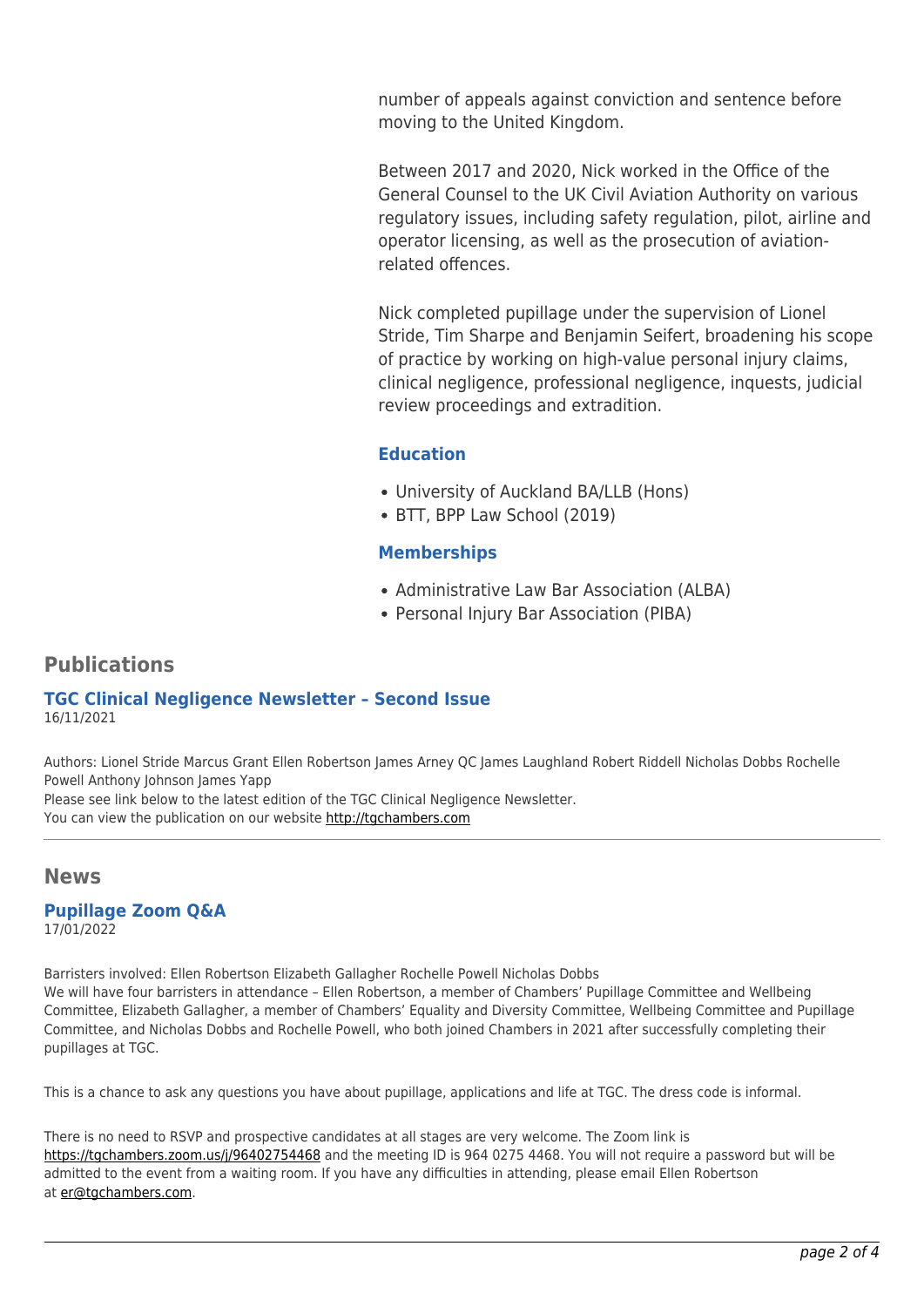#### **TGC Clinical Negligence Newsletter – Second Issue, November 2021** 16/11/2021

Barristers involved: Lionel Stride Marcus Grant Ellen Robertson James Arney QC James Laughland Robert Riddell Nicholas Dobbs Rochelle Powell Anthony Johnson James Yapp

To help you navigate this edition, here is an overview of what you can expect: –

#### **Procedure, Limitation & Expert Evidence**

• To kick us off on recent procedural developments, Marcus Grant considers Calderdale & Huddersfield NHS Foundation Trust v Metcalf [2021] EWHC 611 QB in which the Court handed down a six-month prison sentence against a claimant as punishment for contempt of court for signing statements of truth on court documents containing facts that she knew to be untrue.

• Ellen Robertson looks at Wilkins v University Hospital North Midlands NHS Trust [2021] EWHC 2164 (QB), which considers the old chestnuts of 'date of knowledge' for the purposes of limitation and the 'balancing exercise' undertaken by the Court when considering whether to utilise its discretion under section 33 of the Limitation Act 1980

• James Arney Q.C. considers PAL v Davidson [2021] EWHC 1108 (QB), an application by a 13-year-old claimant who had suffered catastrophic injuries for an interim payment of £2 million to enable a suitable property to be purchased for her long-term accommodation needs.

Fourthly – and this is itself a new development for the TGC Clinical Negligence Newsletter – we will take you through a quick-fire review of four key cases in the field.

#### **Breach of Duty & Causation**

• Turning to questions of liability, James Laughland first considers the Supreme Court's much awaited judgment in Khan v Meadows [2021] UKSC 21, in which the centrality of the 'scope of duty' principle was affirmed as a determinative factor in medical advice cases.

• I (Lionel Stride) then examine the battery of post-Montgomery case law concerning patients' informed consent to treatment.

• Following on from the above, Robert Riddell analyses Negus (1) Bambridge (2) v Guy's & St Thomas' NHS Foundation Trust [2021] EWHC 643 (QB), which concerns the extent to which a doctor is under a duty to warn a patient before surgery of the material risk which may arise from intra-operative technical decisions.

• Nicholas Dobbs examines Sheard v Cao Tri Do [2021] EWHC 2166 (QB), which provides an instructive example of the difficulties in clinical negligence claims when resolving conflicts between witness evidence and contemporaneous medical notes.

• James Laughland analyses Davies v Frimley Health NHS Foundation Trust [2021] EWHC 169 (QB) in which the Court considered whether the making of a material contribution to harm was sufficient to establish liability in a clinical negligence claim.

• Rochelle Powell considers Jarman v Brighton and Sussex University Hospitals NHS Trust [2021] EWHC 323(QB), which provides an interesting exposition of the Bolam test in the context of an alleged failure to refer the claimant for an emergency MRI.

• Anthony Johnson considers Brint v. Barking, Havering and Redbridge University Hospitals NHS Trust [2021] EWHC 290 in which the Judge's consideration of the claimant's lack of credibility as a witness did not equate to a finding of fundamental dishonesty for the purposes of CPR 44.16.

• James Arney Q.C. analyses XM v Leicestershire Partnership NHS Trust [2020] EWHC 3102 (QB) in which the Court considered the standard of care to be expected from 'health visitors'; the judgment is a practical application of the principles established in Wilsher and Darnley.

• I (Lionel Stride) then set out a quick-fire summary of some of the other interesting recent clinical negligence cases that did not (quite) make the cut for articles.

#### **Calculation of Damages**

• Turning to questions of quantum, Anthon Johnson analyses Reaney v. University Hospital of North Staffordshire NHS Trust [2015] EWCA Civ 1119, which is significant for two reasons: (i) the Court provided guidance on the applicability of the test of causation in a case where a non-negligent injury had been exacerbated by the Defendant's clinical negligence; and (ii) the Master of the Rolls commented obiter on the applicability of the 'material contribution' test in claims of that nature.

• Blowing the final whistle on this edition, James Yapp then considers Owen v Swansea City AFC [2021] EWHC 1539 (QB), in which the Court addressed the question of how to calculate the likely career earnings of a young professional footballer.

We very much hope you enjoy this publication, and welcome any feedback.

You can view the publication on our website [http://tgchambers.com](https://tgchambers.com/wp-content/uploads/2021/11/TGC073_Clin_Neg_Newsletter_Issue2_v3.pdf)

**TGC Welcomes New Junior Tenant** 09/07/2021 Barristers involved: Nicholas Dobbs